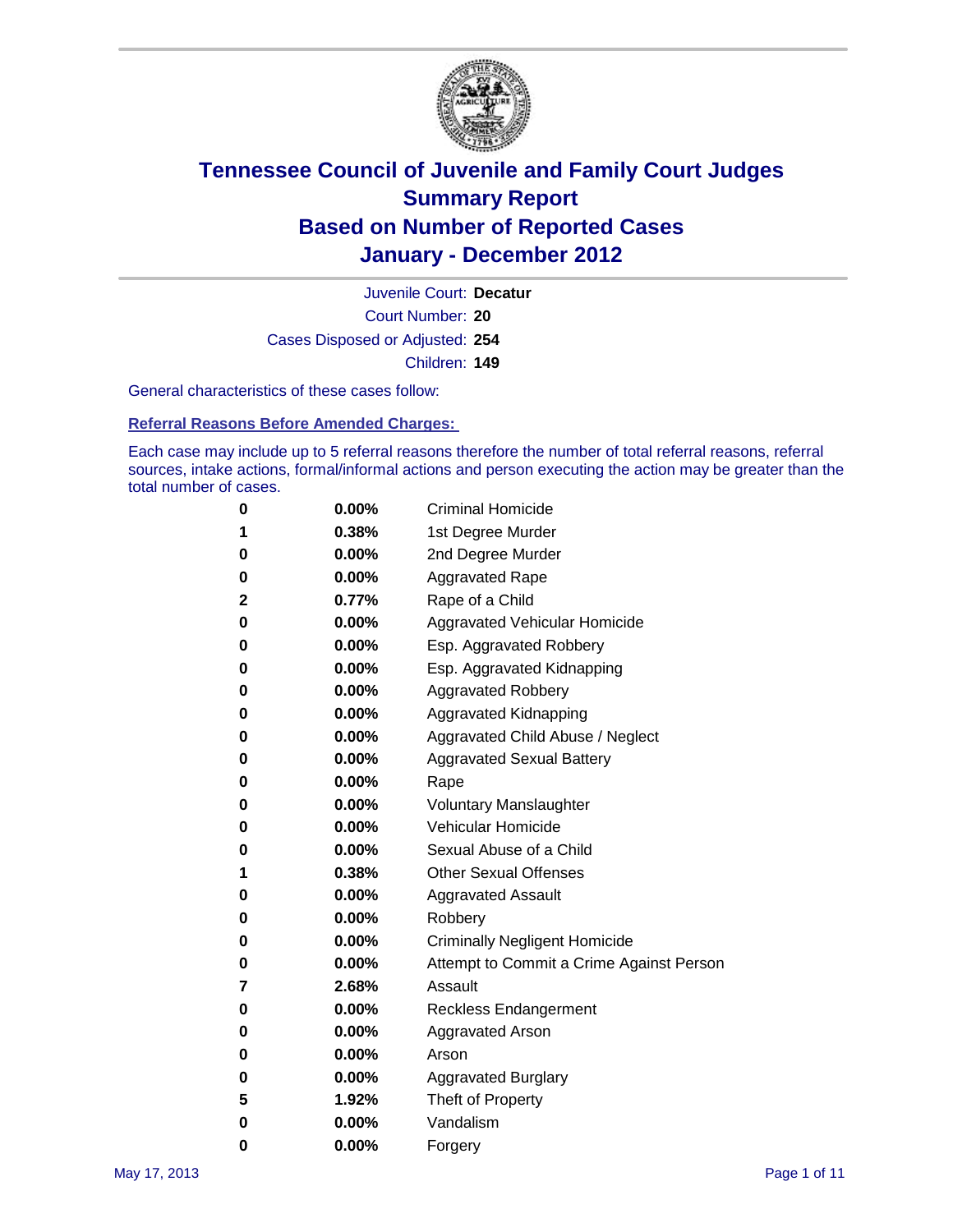

Court Number: **20** Juvenile Court: **Decatur**

Cases Disposed or Adjusted: **254**

Children: **149**

#### **Referral Reasons Before Amended Charges:**

Each case may include up to 5 referral reasons therefore the number of total referral reasons, referral sources, intake actions, formal/informal actions and person executing the action may be greater than the total number of cases.

| 0  | 0.00%  | <b>Worthless Checks</b>                                     |
|----|--------|-------------------------------------------------------------|
| 0  | 0.00%  | Illegal Possession / Fraudulent Use of Credit / Debit Cards |
| 0  | 0.00%  | <b>Burglary</b>                                             |
| 0  | 0.00%  | Unauthorized Use of a Vehicle                               |
| 0  | 0.00%  | <b>Cruelty to Animals</b>                                   |
| 0  | 0.00%  | Sale of Controlled Substances                               |
| 5  | 1.92%  | <b>Other Drug Offenses</b>                                  |
| 3  | 1.15%  | Possession of Controlled Substances                         |
| 0  | 0.00%  | <b>Criminal Attempt</b>                                     |
| 0  | 0.00%  | Carrying Weapons on School Property                         |
| 0  | 0.00%  | Unlawful Carrying / Possession of a Weapon                  |
| 0  | 0.00%  | <b>Evading Arrest</b>                                       |
| 0  | 0.00%  | Escape                                                      |
| 2  | 0.77%  | Driving Under Influence (DUI)                               |
| 4  | 1.53%  | Possession / Consumption of Alcohol                         |
| 0  | 0.00%  | Resisting Stop, Frisk, Halt, Arrest or Search               |
| 0  | 0.00%  | <b>Aggravated Criminal Trespass</b>                         |
| 0  | 0.00%  | Harassment                                                  |
| 0  | 0.00%  | Failure to Appear                                           |
| 0  | 0.00%  | Filing a False Police Report                                |
| 0  | 0.00%  | Criminal Impersonation                                      |
| 0  | 0.00%  | <b>Disorderly Conduct</b>                                   |
| 2  | 0.77%  | <b>Criminal Trespass</b>                                    |
| 0  | 0.00%  | <b>Public Intoxication</b>                                  |
| 0  | 0.00%  | Gambling                                                    |
| 45 | 17.24% | <b>Traffic</b>                                              |
| 0  | 0.00%  | <b>Local Ordinances</b>                                     |
| 1  | 0.38%  | Violation of Wildlife Regulations                           |
| 0  | 0.00%  | Contempt of Court                                           |
| 0  | 0.00%  | Violation of Probation                                      |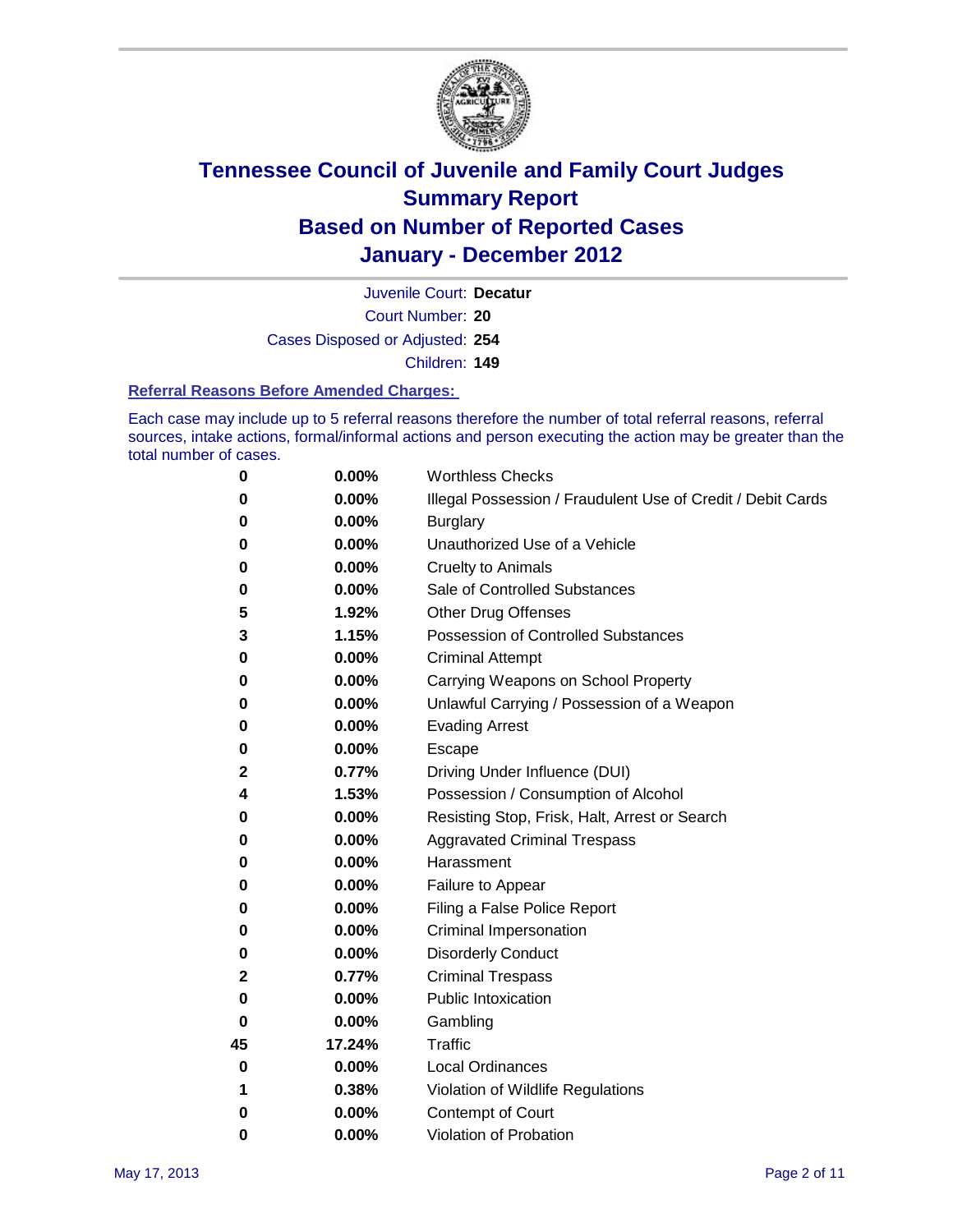

Court Number: **20** Juvenile Court: **Decatur** Cases Disposed or Adjusted: **254** Children: **149**

#### **Referral Reasons Before Amended Charges:**

Each case may include up to 5 referral reasons therefore the number of total referral reasons, referral sources, intake actions, formal/informal actions and person executing the action may be greater than the total number of cases.

| 261          | 100.00% | <b>Total Referrals</b>                 |
|--------------|---------|----------------------------------------|
| $\mathbf{2}$ | 0.77%   | Other                                  |
| 0            | 0.00%   | <b>Consent to Marry</b>                |
| 0            | 0.00%   | <b>Request for Medical Treatment</b>   |
| 0            | 0.00%   | <b>Child Support</b>                   |
| 2            | 0.77%   | Paternity / Legitimation               |
| 4            | 1.53%   | Visitation                             |
| 18           | 6.90%   | Custody                                |
| 0            | 0.00%   | <b>Foster Care Review</b>              |
| 30           | 11.49%  | <b>Administrative Review</b>           |
| 16           | 6.13%   | <b>Judicial Review</b>                 |
| 0            | 0.00%   | Violation of Informal Adjustment       |
| 0            | 0.00%   | <b>Violation of Pretrial Diversion</b> |
| 0            | 0.00%   | Termination of Parental Rights         |
| 84           | 32.18%  | Dependency / Neglect                   |
| $\bf{0}$     | 0.00%   | <b>Physically Abused Child</b>         |
| 0            | 0.00%   | <b>Sexually Abused Child</b>           |
| 0            | 0.00%   | Violation of Curfew                    |
| 0            | 0.00%   | Violation of a Valid Court Order       |
|              | 0.38%   | Possession of Tobacco Products         |
| 0            | 0.00%   | Out-of-State Runaway                   |
| $\mathbf{2}$ | 0.77%   | In-State Runaway                       |
| 21           | 8.05%   | Truancy                                |
| 3            | 1.15%   | Unruly Behavior                        |
| 0            | 0.00%   | Violation of Aftercare                 |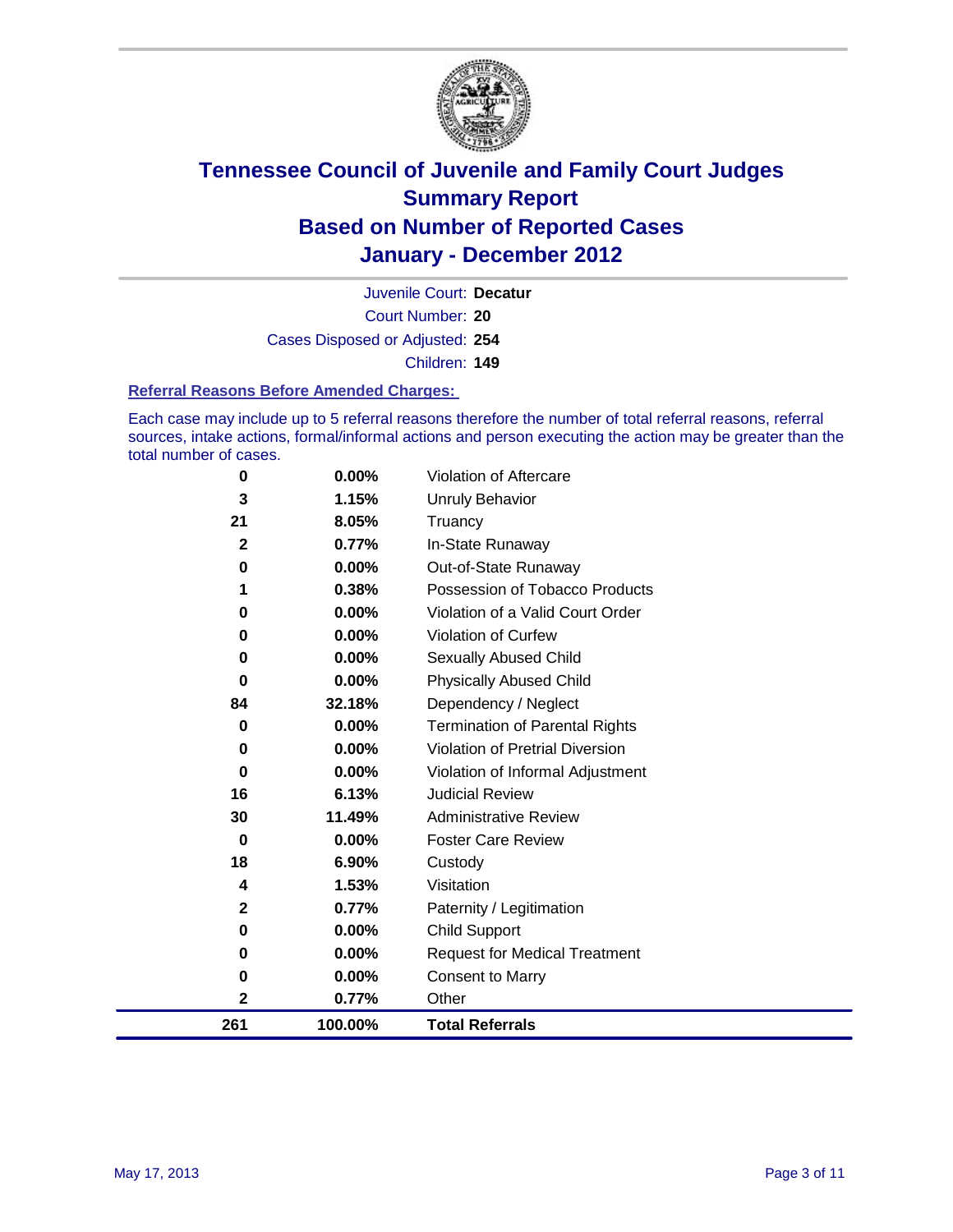

| Juvenile Court: Decatur    |                                 |                                   |  |
|----------------------------|---------------------------------|-----------------------------------|--|
| Court Number: 20           |                                 |                                   |  |
|                            | Cases Disposed or Adjusted: 254 |                                   |  |
|                            |                                 | Children: 149                     |  |
| <b>Referral Sources: 1</b> |                                 |                                   |  |
| 76                         | 29.12%                          | Law Enforcement                   |  |
| 21                         | 8.05%                           | Parents                           |  |
| 7                          | 2.68%                           | <b>Relatives</b>                  |  |
| 1                          | 0.38%                           | Self                              |  |
| 0                          | 0.00%                           | School                            |  |
| $\bf{0}$                   | 0.00%                           | <b>CSA</b>                        |  |
| 131                        | 50.19%                          | <b>DCS</b>                        |  |
| 1                          | 0.38%                           | <b>Other State Department</b>     |  |
| 0                          | 0.00%                           | <b>District Attorney's Office</b> |  |
| 21                         | 8.05%                           | <b>Court Staff</b>                |  |
| 0                          | 0.00%                           | Social Agency                     |  |
|                            | 0.38%                           | <b>Other Court</b>                |  |
|                            | 0.38%                           | Victim                            |  |
| 0                          | 0.00%                           | Child & Parent                    |  |
| 0                          | 0.00%                           | Hospital                          |  |
| 0                          | 0.00%                           | Unknown                           |  |
| 1                          | 0.38%                           | Other                             |  |
| 261                        | 100.00%                         | <b>Total Referral Sources</b>     |  |

### **Age of Child at Referral: 2**

| 0  | $0.00\%$ | Unknown            |  |
|----|----------|--------------------|--|
| 0  | 0.00%    | Ages 19 and Over   |  |
| 41 | 27.52%   | Ages 17 through 18 |  |
| 30 | 20.13%   | Ages 15 through 16 |  |
| 14 | 9.40%    | Ages 13 through 14 |  |
| 11 | 7.38%    | Ages 11 through 12 |  |
| 53 | 35.57%   | Ages 10 and Under  |  |
|    |          |                    |  |

<sup>1</sup> If different than number of Referral Reasons (261), verify accuracy of your court's data.

<sup>2</sup> One child could be counted in multiple categories, verify accuracy of your court's data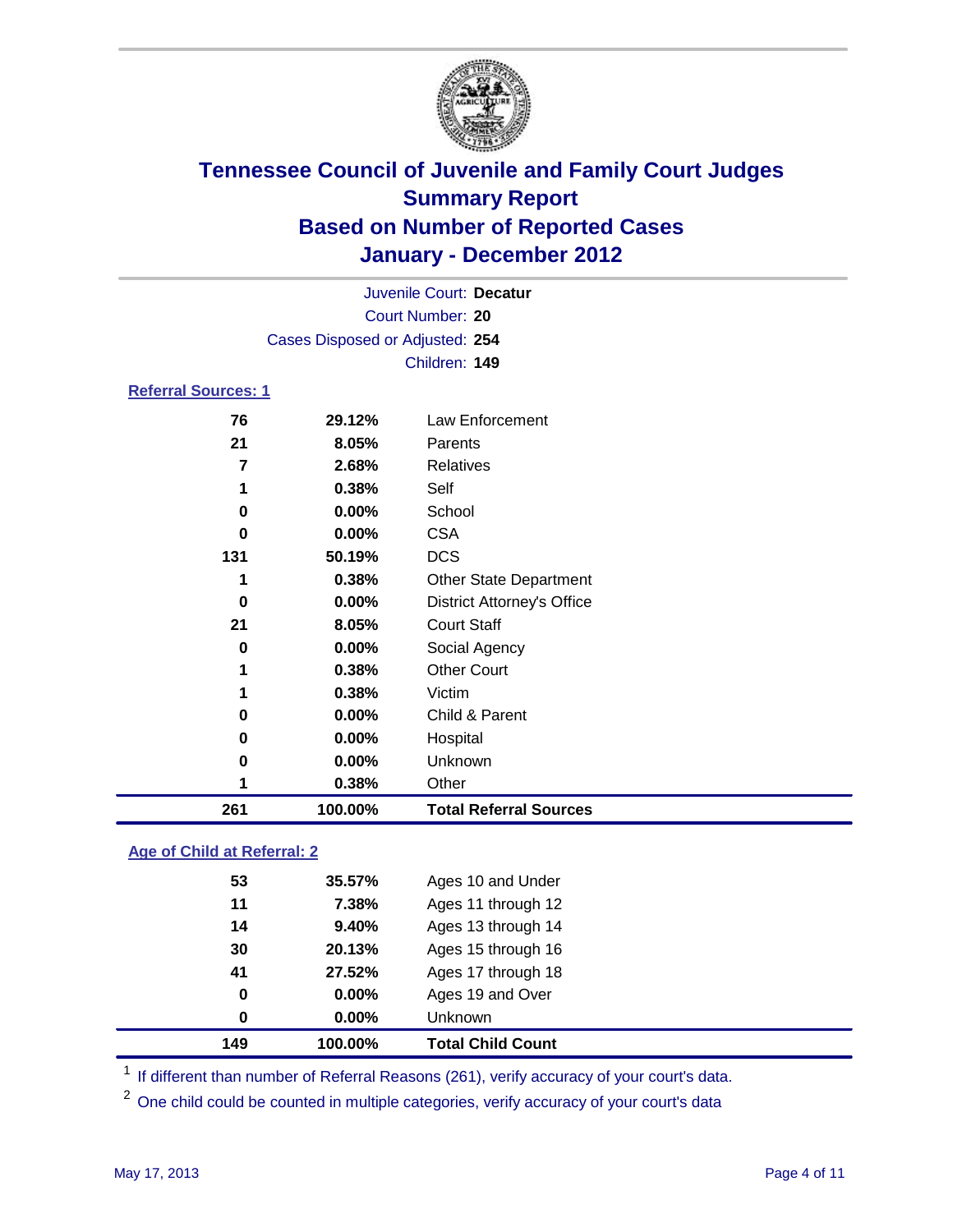

| Juvenile Court: Decatur                 |                                 |                          |  |  |
|-----------------------------------------|---------------------------------|--------------------------|--|--|
|                                         | Court Number: 20                |                          |  |  |
|                                         | Cases Disposed or Adjusted: 254 |                          |  |  |
|                                         |                                 | Children: 149            |  |  |
| Sex of Child: 1                         |                                 |                          |  |  |
| 96                                      | 64.43%                          | Male                     |  |  |
| 53                                      | 35.57%                          | Female                   |  |  |
| $\mathbf 0$                             | 0.00%                           | Unknown                  |  |  |
| 149                                     | 100.00%                         | <b>Total Child Count</b> |  |  |
| Race of Child: 1                        |                                 |                          |  |  |
| 138                                     | 92.62%                          | White                    |  |  |
| 5                                       | 3.36%                           | African American         |  |  |
| $\mathbf 0$                             | 0.00%                           | Native American          |  |  |
| 1                                       | 0.67%                           | Asian                    |  |  |
| 5                                       | 3.36%                           | Mixed                    |  |  |
| $\mathbf 0$                             | 0.00%                           | Unknown                  |  |  |
| 149                                     | 100.00%                         | <b>Total Child Count</b> |  |  |
| <b>Hispanic Origin: 1</b>               |                                 |                          |  |  |
| 10                                      | 6.71%                           | Yes                      |  |  |
| 138                                     | 92.62%                          | <b>No</b>                |  |  |
| 1                                       | 0.67%                           | Unknown                  |  |  |
| 149                                     | 100.00%                         | <b>Total Child Count</b> |  |  |
| <b>School Enrollment of Children: 1</b> |                                 |                          |  |  |
| 120                                     | 80.54%                          | Yes                      |  |  |
| 24                                      | 16.11%                          | No                       |  |  |
| 5                                       | 3.36%                           | Unknown                  |  |  |
| 149                                     | 100.00%                         | <b>Total Child Count</b> |  |  |

One child could be counted in multiple categories, verify accuracy of your court's data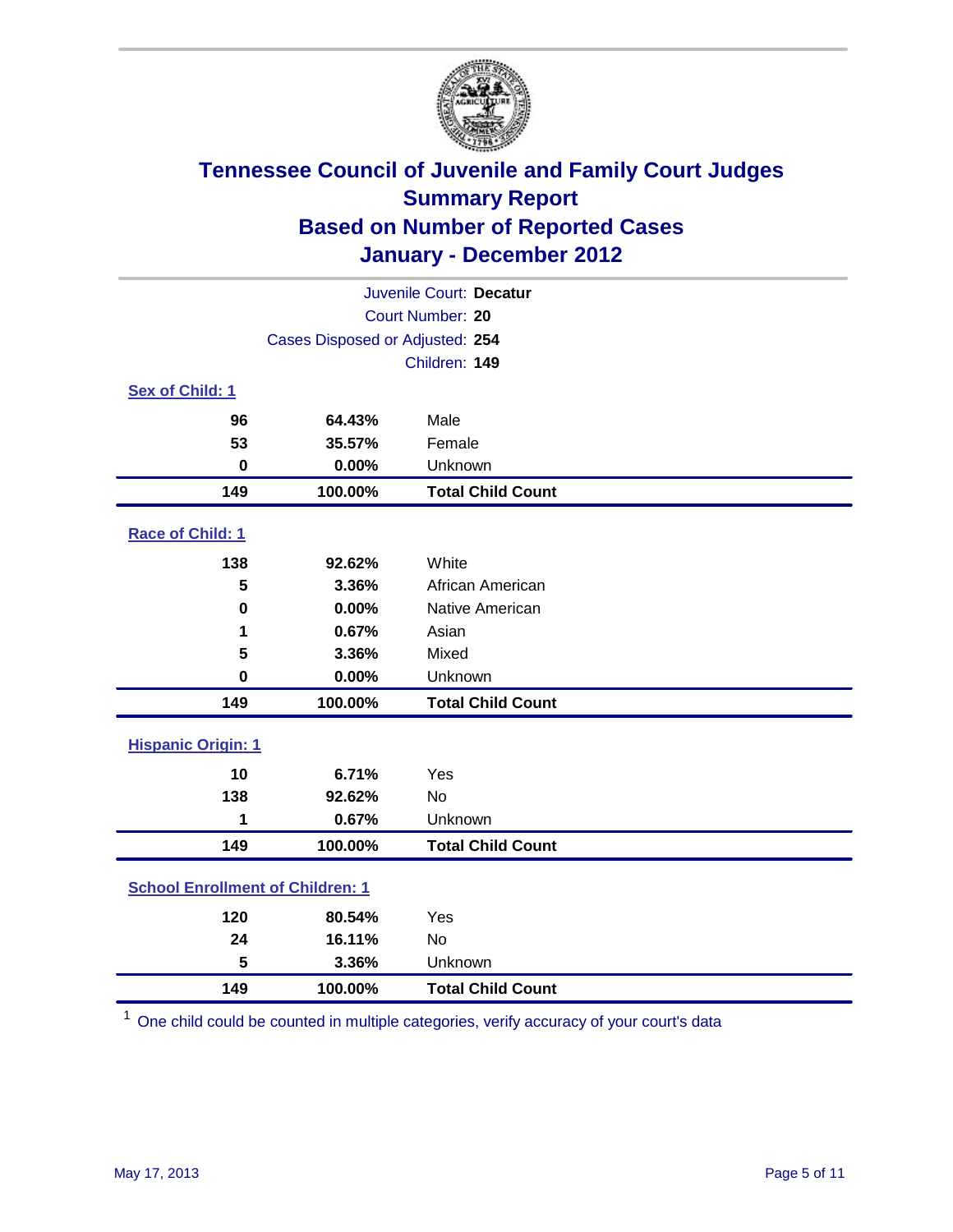

Court Number: **20** Juvenile Court: **Decatur** Cases Disposed or Adjusted: **254** Children: **149**

#### **Living Arrangement of Child at Time of Referral: 1**

| 149 | 100.00%  | <b>Total Child Count</b>     |
|-----|----------|------------------------------|
| 2   | 1.34%    | Other                        |
| 1   | 0.67%    | Unknown                      |
| 0   | $0.00\%$ | Independent                  |
| 0   | $0.00\%$ | In an Institution            |
| 1   | $0.67\%$ | In a Residential Center      |
| 0   | 0.00%    | In a Group Home              |
| 20  | 13.42%   | With Foster Family           |
| 3   | 2.01%    | With Adoptive Parents        |
| 21  | 14.09%   | <b>With Relatives</b>        |
| 15  | 10.07%   | <b>With Father</b>           |
| 47  | 31.54%   | With Mother                  |
| 3   | 2.01%    | With Mother and Stepfather   |
| 6   | 4.03%    | With Father and Stepmother   |
| 30  | 20.13%   | With Both Biological Parents |
|     |          |                              |

#### **Type of Detention: 2**

| 254      | 100.00%  | <b>Total Detention Count</b> |  |
|----------|----------|------------------------------|--|
| $\bf{0}$ | $0.00\%$ | Other                        |  |
| 254      | 100.00%  | Does Not Apply               |  |
| 0        | $0.00\%$ | Unknown                      |  |
| 0        | 0.00%    | <b>Psychiatric Hospital</b>  |  |
| 0        | 0.00%    | Jail - No Separation         |  |
| 0        | $0.00\%$ | Jail - Partial Separation    |  |
| 0        | $0.00\%$ | Jail - Complete Separation   |  |
| 0        | $0.00\%$ | Juvenile Detention Facility  |  |
| 0        | $0.00\%$ | Non-Secure Placement         |  |
|          |          |                              |  |

<sup>1</sup> One child could be counted in multiple categories, verify accuracy of your court's data

<sup>2</sup> If different than number of Cases (254) verify accuracy of your court's data.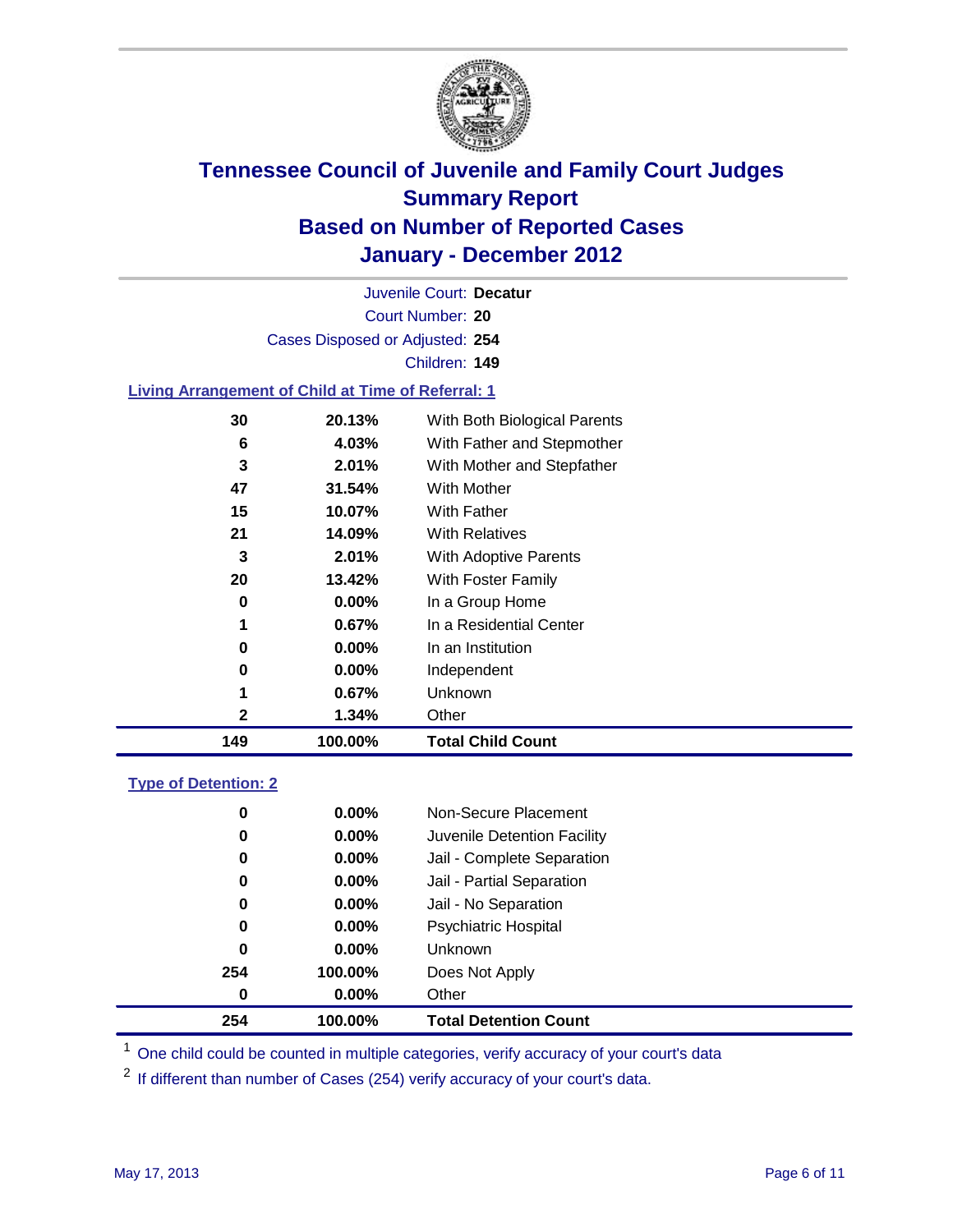

|                                                    | Juvenile Court: Decatur         |                                      |  |  |  |
|----------------------------------------------------|---------------------------------|--------------------------------------|--|--|--|
|                                                    | Court Number: 20                |                                      |  |  |  |
|                                                    | Cases Disposed or Adjusted: 254 |                                      |  |  |  |
|                                                    |                                 | Children: 149                        |  |  |  |
| <b>Placement After Secure Detention Hearing: 1</b> |                                 |                                      |  |  |  |
| 0                                                  | 0.00%                           | Returned to Prior Living Arrangement |  |  |  |
| $\bf{0}$                                           | 0.00%                           | Juvenile Detention Facility          |  |  |  |
| 0                                                  | 0.00%                           | Jail                                 |  |  |  |
| $\bf{0}$                                           | 0.00%                           | Shelter / Group Home                 |  |  |  |
| 0                                                  | 0.00%                           | <b>Foster Family Home</b>            |  |  |  |
| 0                                                  | 0.00%                           | Psychiatric Hospital                 |  |  |  |
| 0                                                  | 0.00%                           | Unknown                              |  |  |  |
| 254                                                | 100.00%                         | Does Not Apply                       |  |  |  |
| 0                                                  | 0.00%                           | Other                                |  |  |  |
| 254                                                | 100.00%                         | <b>Total Placement Count</b>         |  |  |  |
| <b>Intake Actions: 2</b>                           |                                 |                                      |  |  |  |
|                                                    |                                 |                                      |  |  |  |
| 146                                                | 55.94%                          | <b>Petition Filed</b>                |  |  |  |
| 13                                                 | 4.98%                           | <b>Motion Filed</b>                  |  |  |  |
| 45                                                 | 17.24%                          | <b>Citation Processed</b>            |  |  |  |
| 1                                                  | 0.38%                           | Notification of Paternity Processed  |  |  |  |
| 15                                                 | 5.75%                           | Scheduling of Judicial Review        |  |  |  |
| 40                                                 | 15.33%                          | Scheduling of Administrative Review  |  |  |  |
|                                                    | 0.38%                           | Scheduling of Foster Care Review     |  |  |  |
| 0                                                  | 0.00%                           | Unknown                              |  |  |  |
| $\bf{0}$                                           | 0.00%                           | Does Not Apply                       |  |  |  |
| $\pmb{0}$                                          | 0.00%                           | Other                                |  |  |  |
| 261                                                | 100.00%                         | <b>Total Intake Count</b>            |  |  |  |

<sup>1</sup> If different than number of Cases (254) verify accuracy of your court's data.

<sup>2</sup> If different than number of Referral Reasons (261), verify accuracy of your court's data.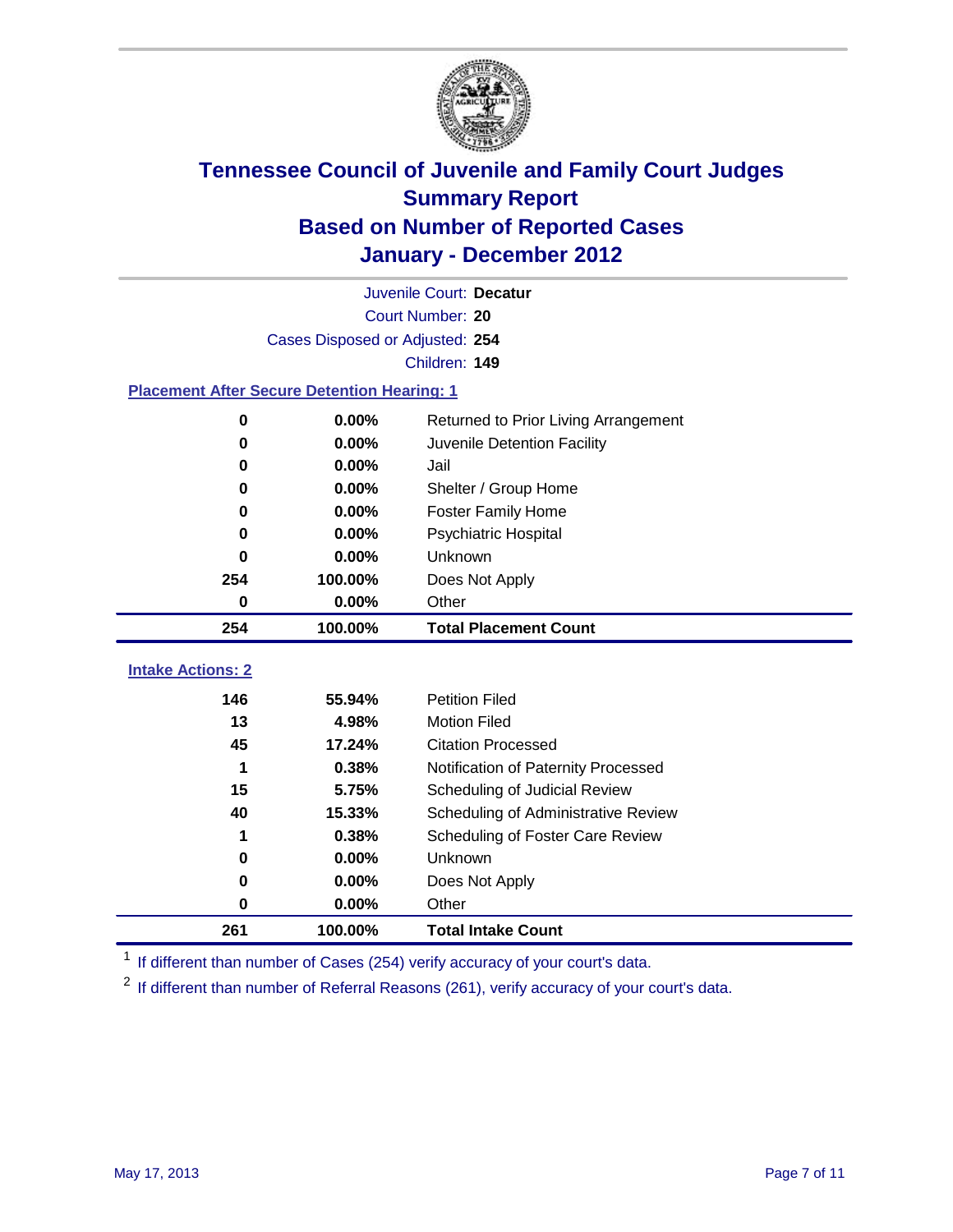

Court Number: **20** Juvenile Court: **Decatur** Cases Disposed or Adjusted: **254** Children: **149**

#### **Last Grade Completed by Child: 1**

| 26           | 17.45%  | Too Young for School         |
|--------------|---------|------------------------------|
| $\bf{0}$     | 0.00%   | Preschool                    |
| 5            | 3.36%   | Kindergarten                 |
| 3            | 2.01%   | 1st Grade                    |
| $\mathbf{2}$ | 1.34%   | 2nd Grade                    |
| 1            | 0.67%   | 3rd Grade                    |
| 1            | 0.67%   | 4th Grade                    |
| 3            | 2.01%   | 5th Grade                    |
| 1            | 0.67%   | 6th Grade                    |
| 3            | 2.01%   | 7th Grade                    |
| 4            | 2.68%   | 8th Grade                    |
| 6            | 4.03%   | 9th Grade                    |
| 20           | 13.42%  | 10th Grade                   |
| 25           | 16.78%  | 11th Grade                   |
| 1            | 0.67%   | 12th Grade                   |
| 0            | 0.00%   | Non-Graded Special Ed        |
| 1            | 0.67%   | <b>GED</b>                   |
| 0            | 0.00%   | Graduated                    |
| 0            | 0.00%   | <b>Never Attended School</b> |
| 47           | 31.54%  | Unknown                      |
| $\bf{0}$     | 0.00%   | Other                        |
| 149          | 100.00% | <b>Total Child Count</b>     |

### **Enrolled in Special Education: 1**

| 149 | 100.00% | <b>Total Child Count</b> |  |
|-----|---------|--------------------------|--|
| 6   | 4.03%   | Unknown                  |  |
| 139 | 93.29%  | No                       |  |
| 4   | 2.68%   | Yes                      |  |
|     |         |                          |  |

One child could be counted in multiple categories, verify accuracy of your court's data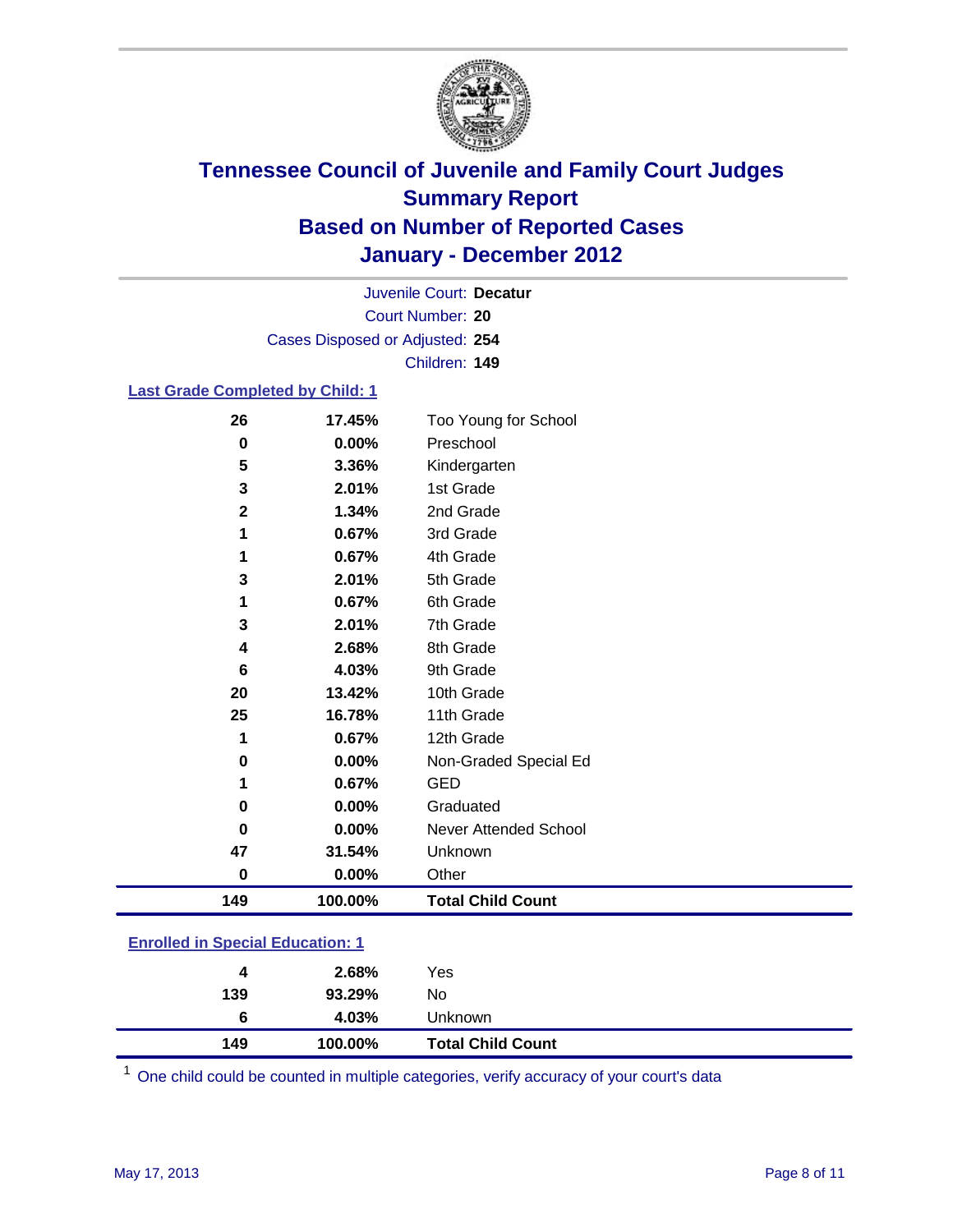

|                              | Juvenile Court: Decatur         |                           |  |
|------------------------------|---------------------------------|---------------------------|--|
|                              |                                 | Court Number: 20          |  |
|                              | Cases Disposed or Adjusted: 254 |                           |  |
|                              |                                 | Children: 149             |  |
| <b>Action Executed By: 1</b> |                                 |                           |  |
| 261                          | 100.00%                         | Judge                     |  |
| 0                            | $0.00\%$                        | Magistrate                |  |
| 0                            | $0.00\%$                        | <b>YSO</b>                |  |
| 0                            | 0.00%                           | Other                     |  |
| 0                            | 0.00%                           | Unknown                   |  |
| 261                          | 100.00%                         | <b>Total Action Count</b> |  |

### **Formal / Informal Actions: 1**

| 20  | 7.66%    | Dismissed                                        |
|-----|----------|--------------------------------------------------|
| 30  | 11.49%   | Retired / Nolle Prosequi                         |
| 19  | 7.28%    | <b>Complaint Substantiated Delinquent</b>        |
| 18  | 6.90%    | <b>Complaint Substantiated Status Offender</b>   |
| 44  | 16.86%   | <b>Complaint Substantiated Dependent/Neglect</b> |
| 0   | $0.00\%$ | <b>Complaint Substantiated Abused</b>            |
| 1   | 0.38%    | <b>Complaint Substantiated Mentally III</b>      |
| 0   | $0.00\%$ | Informal Adjustment                              |
| 0   | $0.00\%$ | <b>Pretrial Diversion</b>                        |
| 0   | $0.00\%$ | <b>Transfer to Adult Court Hearing</b>           |
| 0   | $0.00\%$ | Charges Cleared by Transfer to Adult Court       |
| 3   | 1.15%    | Special Proceeding                               |
| 30  | 11.49%   | <b>Review Concluded</b>                          |
| 85  | 32.57%   | Case Held Open                                   |
| 11  | 4.21%    | Other                                            |
| 0   | $0.00\%$ | Unknown                                          |
| 261 | 100.00%  | <b>Total Action Count</b>                        |

<sup>1</sup> If different than number of Referral Reasons (261), verify accuracy of your court's data.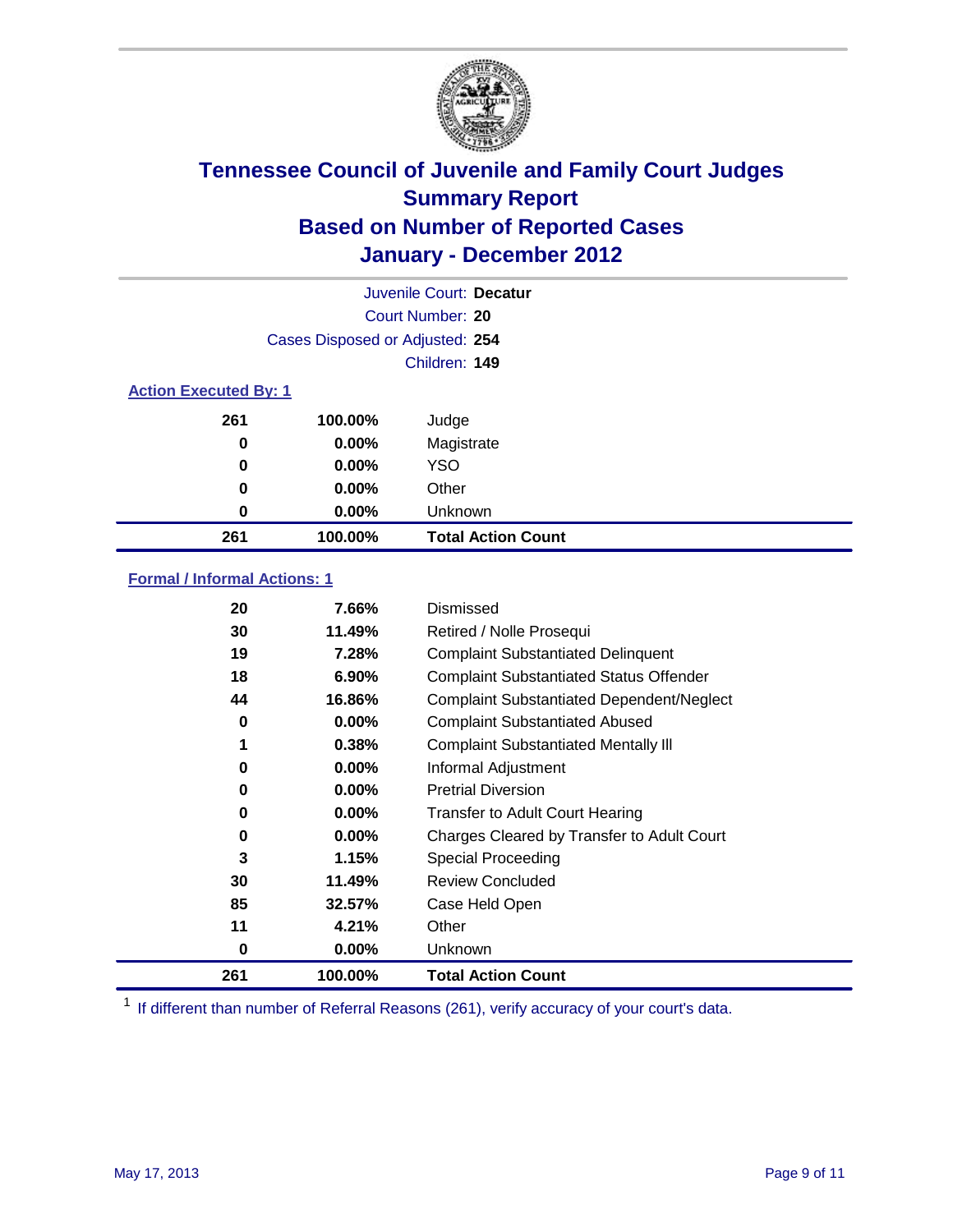

|                       |                                 | Juvenile Court: Decatur                               |
|-----------------------|---------------------------------|-------------------------------------------------------|
|                       |                                 | Court Number: 20                                      |
|                       | Cases Disposed or Adjusted: 254 |                                                       |
|                       |                                 | Children: 149                                         |
| <b>Case Outcomes:</b> |                                 | There can be multiple outcomes for one child or case. |
| 20                    | 7.22%                           | <b>Case Dismissed</b>                                 |
| 33                    | 11.91%                          | Case Retired or Nolle Prosequi                        |
| 0                     | 0.00%                           | Warned / Counseled                                    |
| 101                   | 36.46%                          | Held Open For Review                                  |
| 4                     | 1.44%                           | Supervision / Probation to Juvenile Court             |
| 0                     | 0.00%                           | <b>Probation to Parents</b>                           |
| 1                     | 0.36%                           | Referral to Another Entity for Supervision / Service  |
| 1                     | 0.36%                           | Referred for Mental Health Counseling                 |
| 2                     | 0.72%                           | Referred for Alcohol and Drug Counseling              |
| 0                     | 0.00%                           | <b>Referred to Alternative School</b>                 |
| 0                     | 0.00%                           | Referred to Private Child Agency                      |
| 0                     | 0.00%                           | Referred to Defensive Driving School                  |
| 0                     | 0.00%                           | Referred to Alcohol Safety School                     |
| 0                     | 0.00%                           | Referred to Juvenile Court Education-Based Program    |
| 0                     | 0.00%                           | Driver's License Held Informally                      |
| 0                     | 0.00%                           | <b>Voluntary Placement with DMHMR</b>                 |
| 0                     | 0.00%                           | <b>Private Mental Health Placement</b>                |
| 0                     | 0.00%                           | <b>Private MR Placement</b>                           |
| 0                     | 0.00%                           | Placement with City/County Agency/Facility            |
| 0                     | 0.00%                           | Placement with Relative / Other Individual            |
| 22                    | 7.94%                           | Fine                                                  |
| 3                     | 1.08%                           | <b>Public Service</b>                                 |
| 1                     | 0.36%                           | Restitution                                           |
| 0                     | 0.00%                           | <b>Runaway Returned</b>                               |
| 5                     | 1.81%                           | No Contact Order                                      |
| 0                     | 0.00%                           | Injunction Other than No Contact Order                |
|                       | 0.36%                           | <b>House Arrest</b>                                   |
| 1                     | 0.36%                           | <b>Court Defined Curfew</b>                           |
| 0                     | 0.00%                           | Dismissed from Informal Adjustment                    |
| 0                     | $0.00\%$                        | <b>Dismissed from Pretrial Diversion</b>              |
| 0                     | 0.00%                           | Released from Probation                               |
| 0                     | 0.00%                           | <b>Transferred to Adult Court</b>                     |
| 0                     | $0.00\%$                        | <b>DMHMR Involuntary Commitment</b>                   |